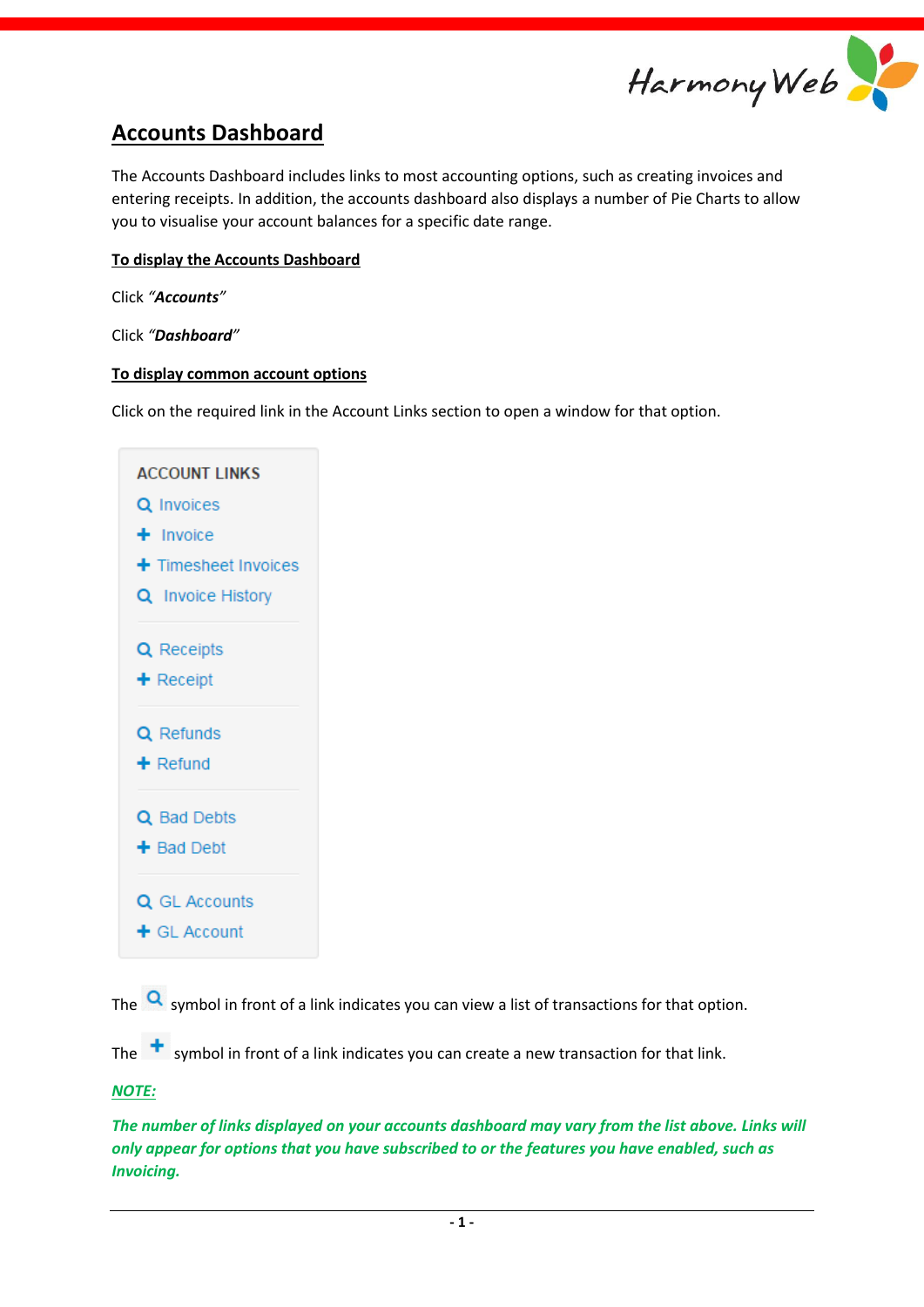

## **Pie Charts**

The number of pie charts displayed will vary depending on your subscription options. For example, if you have a Standard Subscription, you can view pie charts for:

- Transactions By Type
- Receipts by Parent
- Refunds by Parent
- Bad Debt Write Offs by Parent

The date range allows you to view the account balances in the pie charts for a specific period of time.

#### *NOTE:*

*Account transactions are included in the account balances based on the date the transactions were actually entered into your accounts and not the date the transactions refer to.*

## **To change the date range for the pie charts**



Click in the *"From Date"* to display the calendar and select a date

Click in the *"To Date"* to display the calendar and select a date



Click button to reload the data in the pie charts for the date range.

An example Transactions by Type pie chart will appear similar to the following example.



**Transactions by Type**